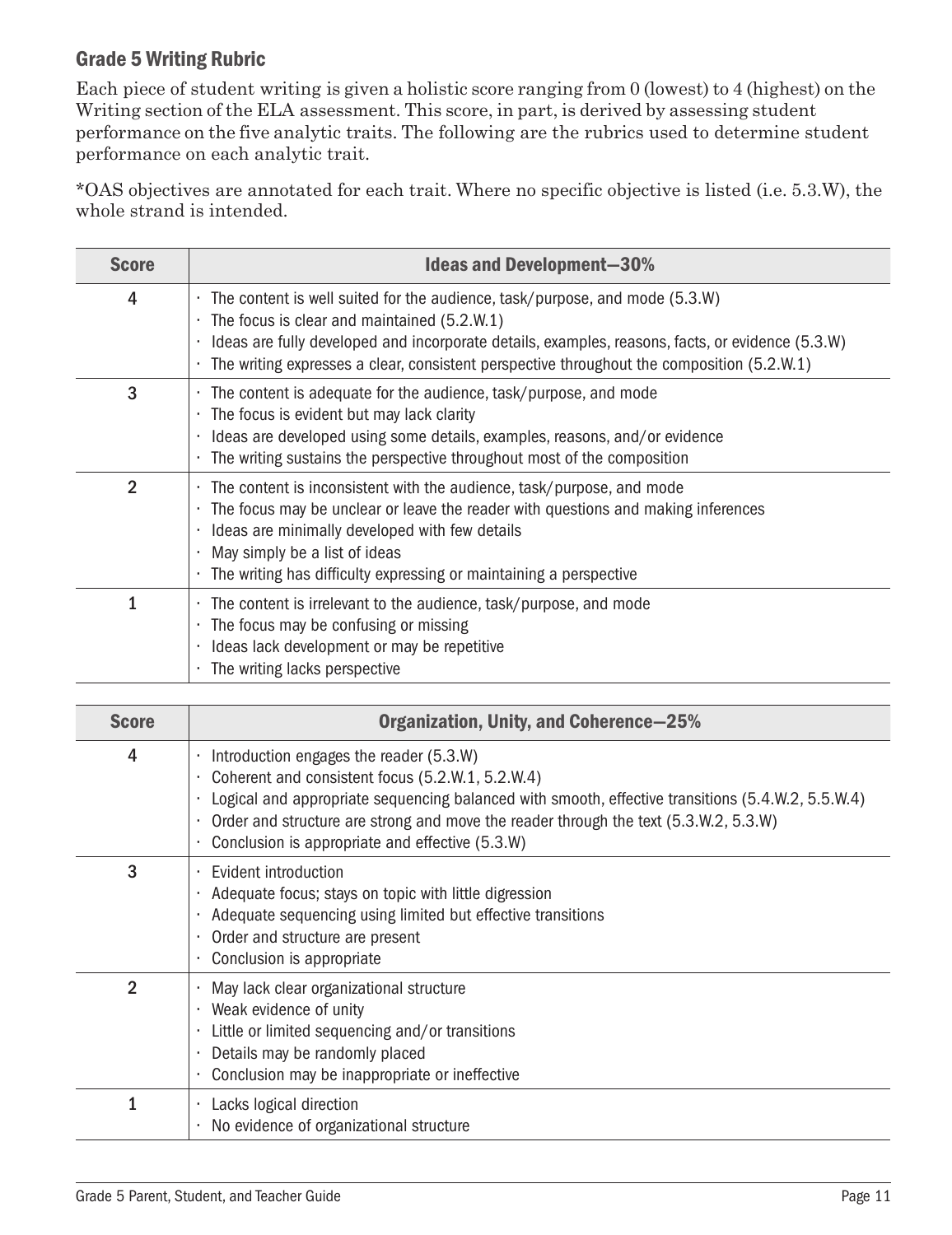| <b>Score</b>   | <b>Word Choice-15%</b>                                                                                                                                                                                                                                                                                                                                                                                                                                                                                                                                                                 |
|----------------|----------------------------------------------------------------------------------------------------------------------------------------------------------------------------------------------------------------------------------------------------------------------------------------------------------------------------------------------------------------------------------------------------------------------------------------------------------------------------------------------------------------------------------------------------------------------------------------|
| 4              | Appropriate word choice that conveys the correct meaning and appeals to the audience in an<br>interesting, precise, and natural way (5.4.W.1-2)<br>The writing may be characterized by, but not limited to (5.4.W.2, 5.5.W.3-5),<br>- Lively verbs<br>- Vivid nouns<br>- Imaginative adjectives<br>- Figurative language<br>- Dialogue<br>No vague, overused, repetitive language is used (a lot, greatly, very, really)(5.4.W)<br>Effective words that evoke strong images and descriptive language (5.4.W)<br>Communicates by using academic and/or domain-appropriate words (5.4.W) |
| 3              | Words generally convey the intended message<br>The writing includes a variety of words that are appropriate but do not necessarily energize the writing<br>The writing may be characterized by<br>- Some use of lively verbs, vivid nouns, and imaginative adjectives<br>- Attempts at figurative language and/or dialogue<br>- Few vague, overused, and repetitive words                                                                                                                                                                                                              |
| $\overline{2}$ | Word choice lacks precision and variety or may be inappropriate to the audience and purpose<br>May be ineffective, simplistic, and/or vague<br>Relies on overused or vague language (a lot, great, very, really)<br>Few attempts at figurative language and/or dialogue<br>Word choice is unimaginative and colorless with images that are unclear or absent                                                                                                                                                                                                                           |
| $\overline{1}$ | Word choice indicates an extremely limited or inaccurate vocabulary<br>٠<br>No attempts at figurative language and/or dialogue<br>General, vague words that fail to communicate meaning<br>Text may be too short to demonstrate variety                                                                                                                                                                                                                                                                                                                                                |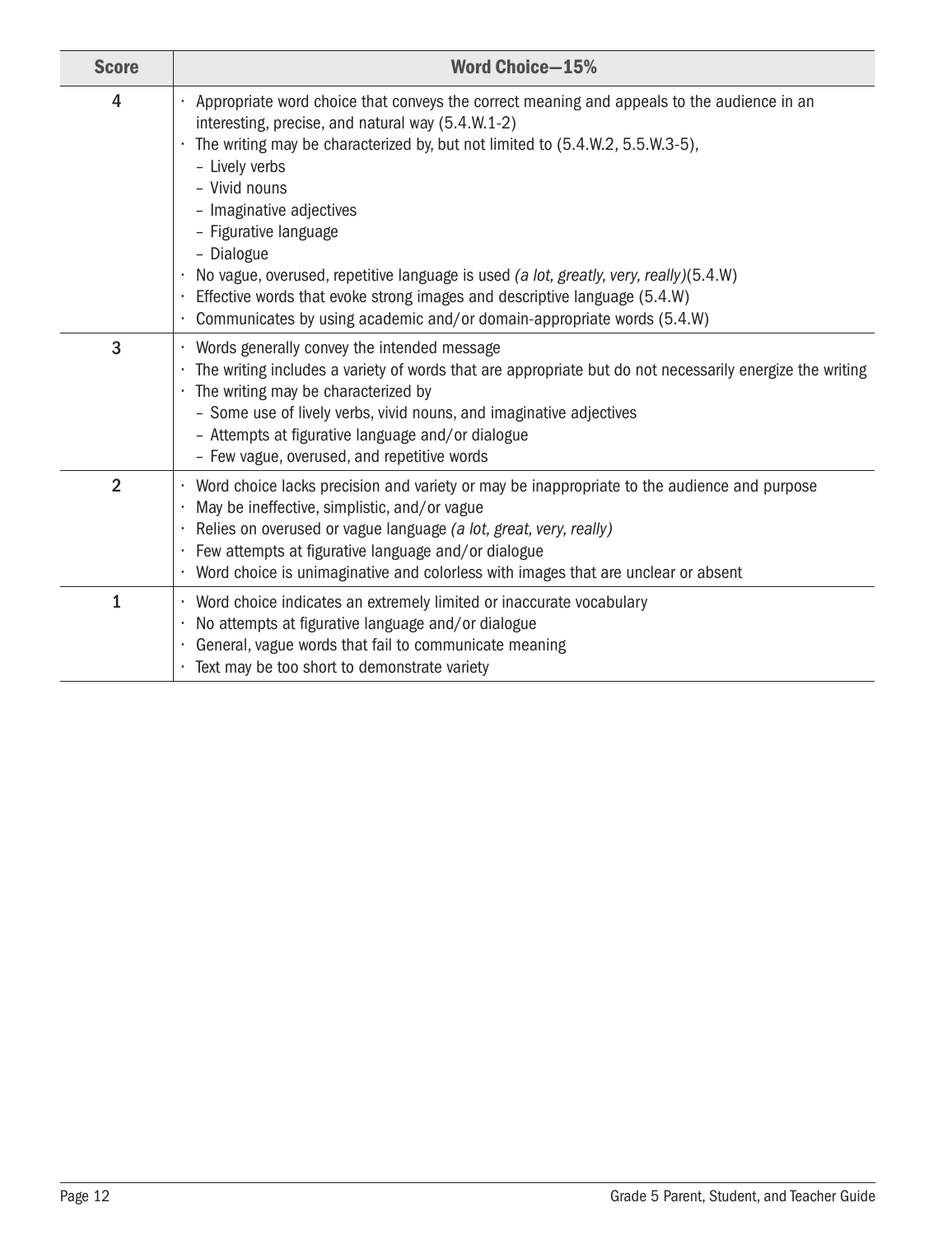| <b>Score</b>   | <b>Sentences and Paragraphs-15%</b>                                                                                                                                                                                                                                                                                                                               |
|----------------|-------------------------------------------------------------------------------------------------------------------------------------------------------------------------------------------------------------------------------------------------------------------------------------------------------------------------------------------------------------------|
| 4              | Writing clearly demonstrates appropriate sentence structure (5.5.W.2)<br>Writing has few or no run-on or fragment errors (5.5.W.2)<br>Writing has a rich variety of sentence structure, types, and lengths (5.5.W.2)<br>Ideas are organized into paragraphs that blend into larger text (5.2.W.3)<br>Writing shows evidence of appropriate paragraphing (5.2.W.3) |
| 3              | Writing adequately demonstrates appropriate sentence structure<br>Writing may contain a small number of run-on or fragment errors that do not interfere with fluency<br>Writing has adequate variety of sentence structure<br>Ideas are organized into paragraphs                                                                                                 |
| $\overline{2}$ | Writing demonstrates lack of control in sentence structure<br>Writing contains errors such as run-ons and fragments that interfere with fluency<br>Writing has limited variety of sentence structure<br>Writing may show little or no attempt at paragraphing                                                                                                     |
| 1              | Writing demonstrates inappropriate sentence structure<br>Writing contains many errors in structure (run-ons, fragments)<br>Writing has no variety in structure<br>Writing displays no attempt at paragraphing<br>Text may be too short to demonstrate use of sentences or paragraphs                                                                              |